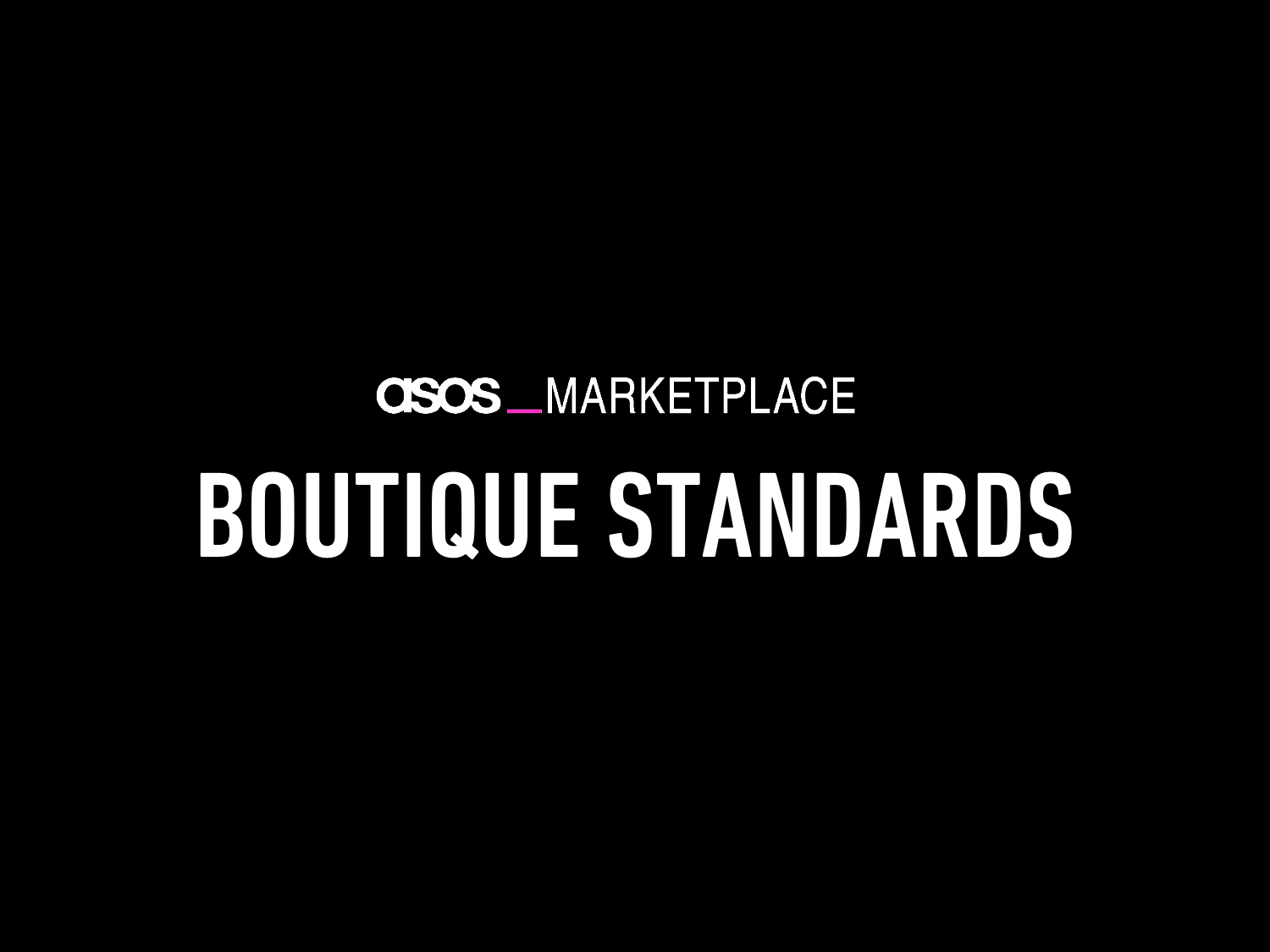### WHAT ARE THE ASOS MARKETPLACE BOUTIQUE STANDARDS?

We want to make sure our customers have a consistently great experience when shopping on ASOS Marketplace, no matter what boutique they are buying from. That's why we have the ASOS Marketplace boutique standards that all boutiques must adhere to. These outline the basic level of service that you must provide to run a boutique on ASOS Marketplace.

While we've outlined the basics here, we do encourage all our boutiques to strive for top-rated seller status. Offering great products, communication, reliable shipping and returns.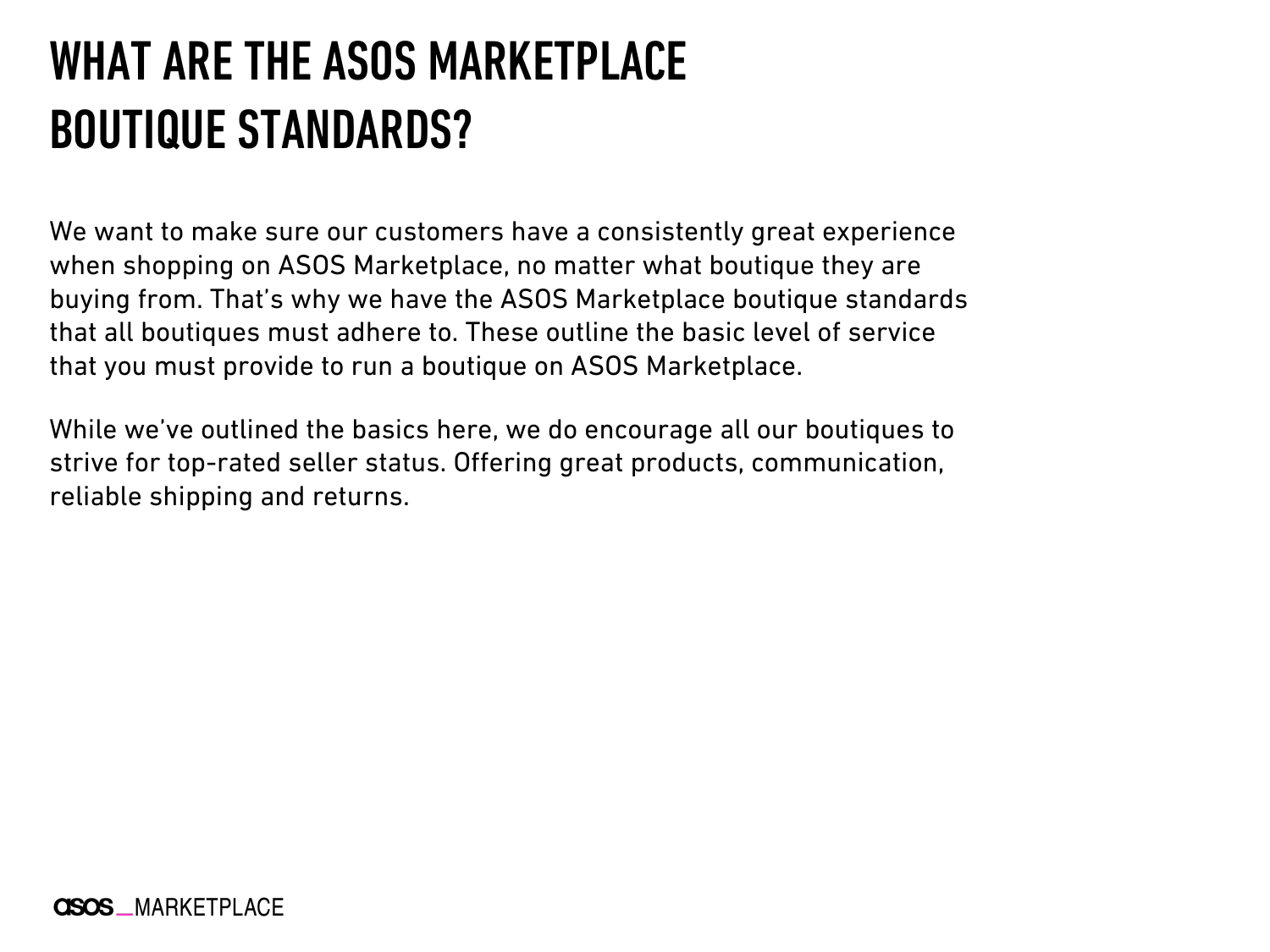#### BOUTIQUE STANDARDS 101



**CISOS** MARKETPLACE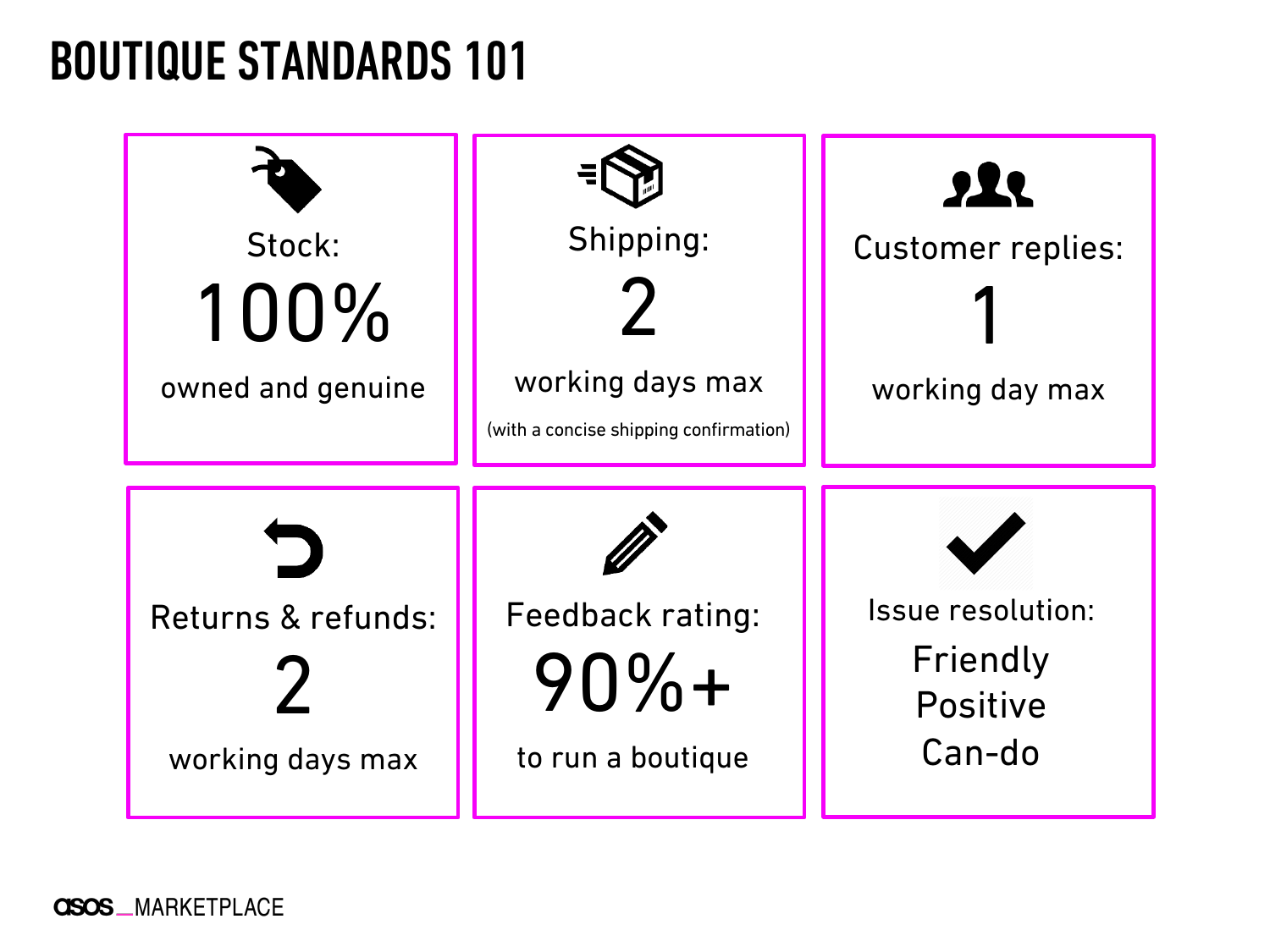#### **STOCK**



#### All stock must be physically owned and genuine

- You must physically own your stock in the quantity and condition listed on ASOS Marketplace
- All branded stock must be genuine
- Pre-order, stock in transit, or "drop-shipping" is not permitted
- Made-to-order or custom items must be shipped and delivered within the timeframe stated in your listing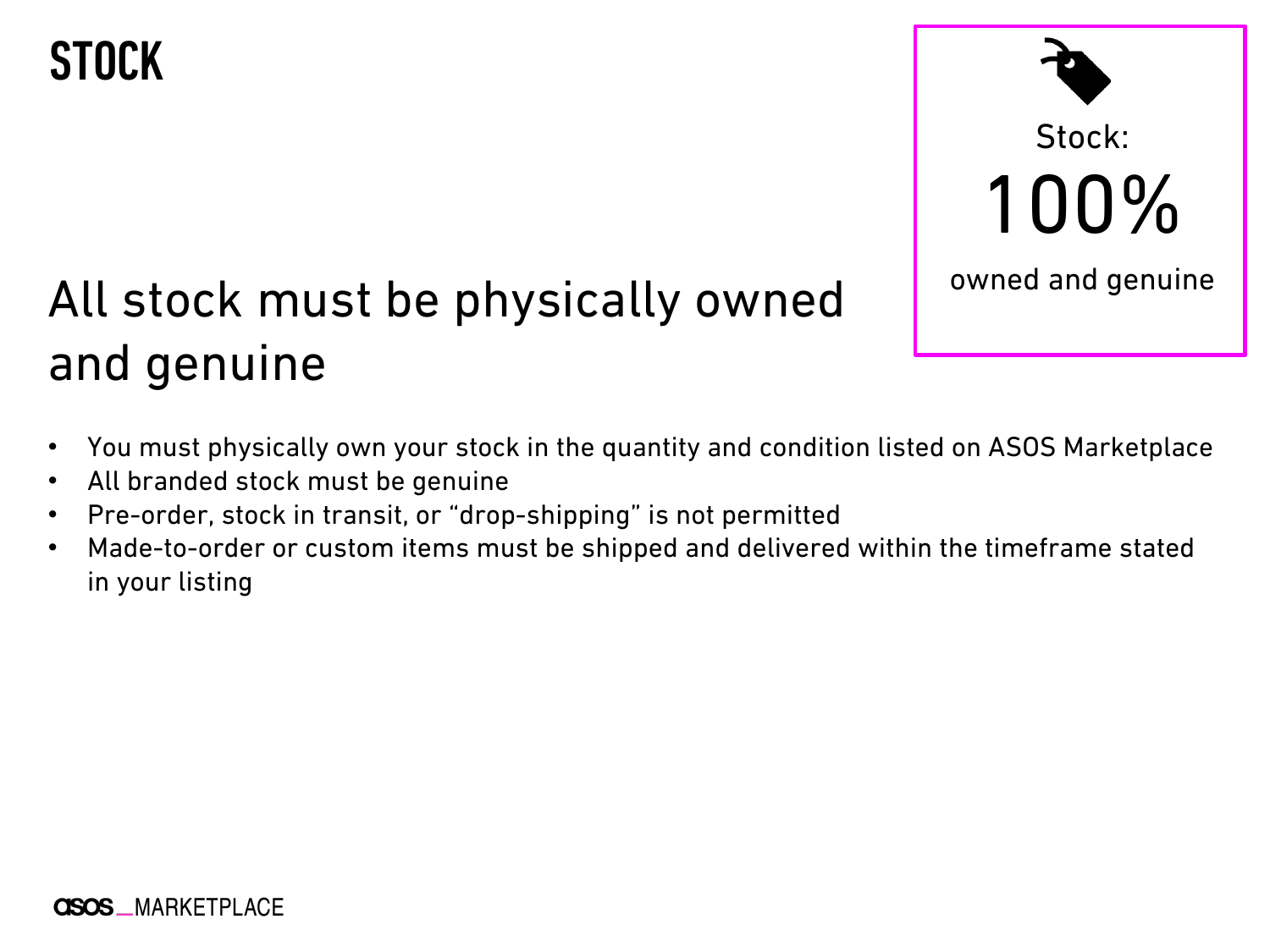#### SHIPPING

# Shipping: 2 working days max (with a concise shipping confirmation)

#### Prompt shipping is key to great customer experience

- We require orders to be shipped within two working days following payment (public holidays are not counted as working days)
- Made-to-order items should be shipped within the timeframe you've given your customers, remember to clearly label any custom products as such in the titles and descriptions
- A shipping note should be included within the parcel
- Shipping estimates must be realistic
- Send customers a shipping confirmation and include: when the parcel was posted and a tracking number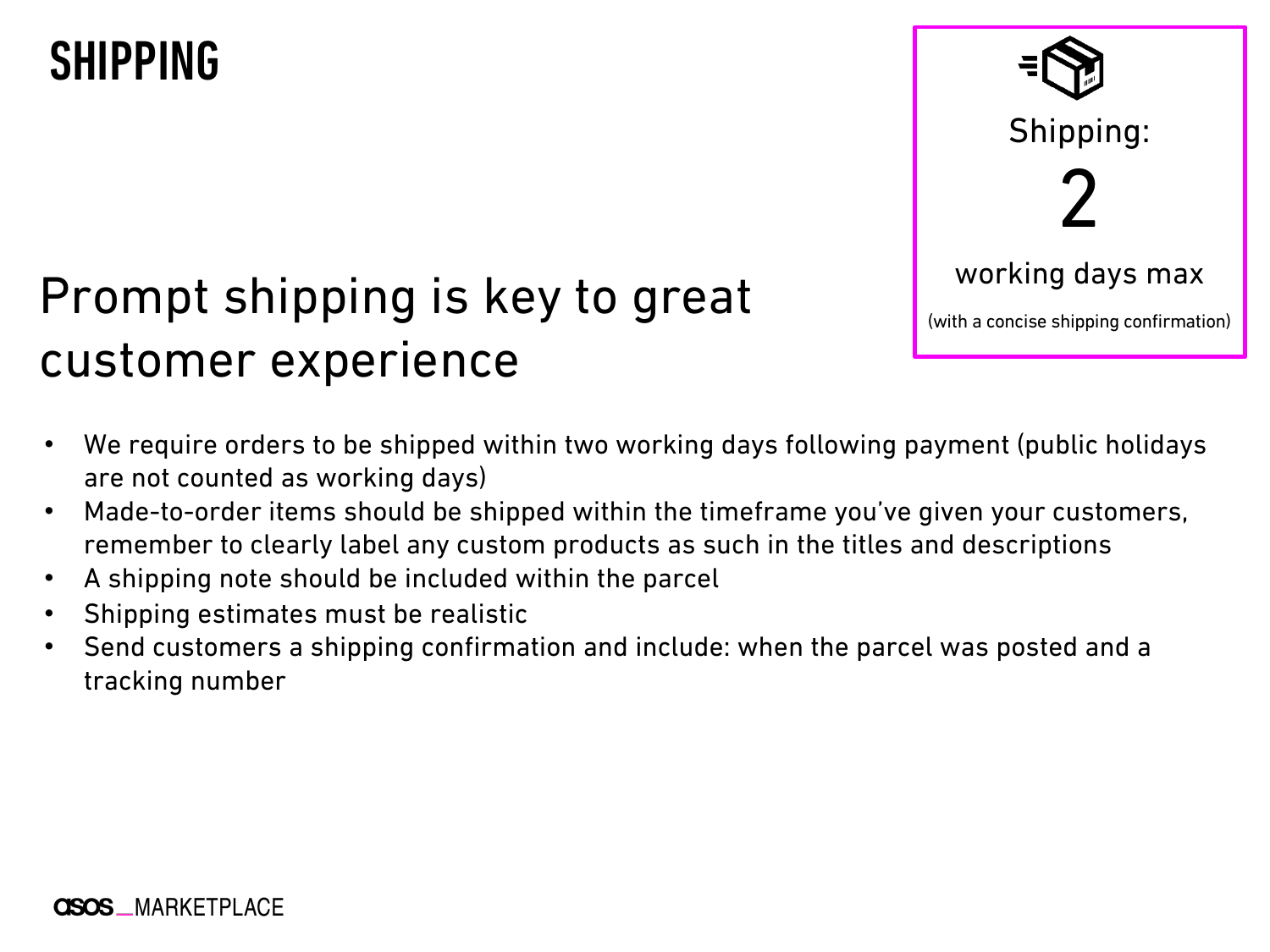#### COMMUNICATION

### $222$

Customer replies:

1

## Prompt replies to customers and working day max are essential

- If a customer has not yet placed an order but has sent you a message, a timely response is recommended to maximise conversion into a sale
- Once a customer has placed an order, respond right away if possible or within one working day at the latest (public holidays are not counted as working days)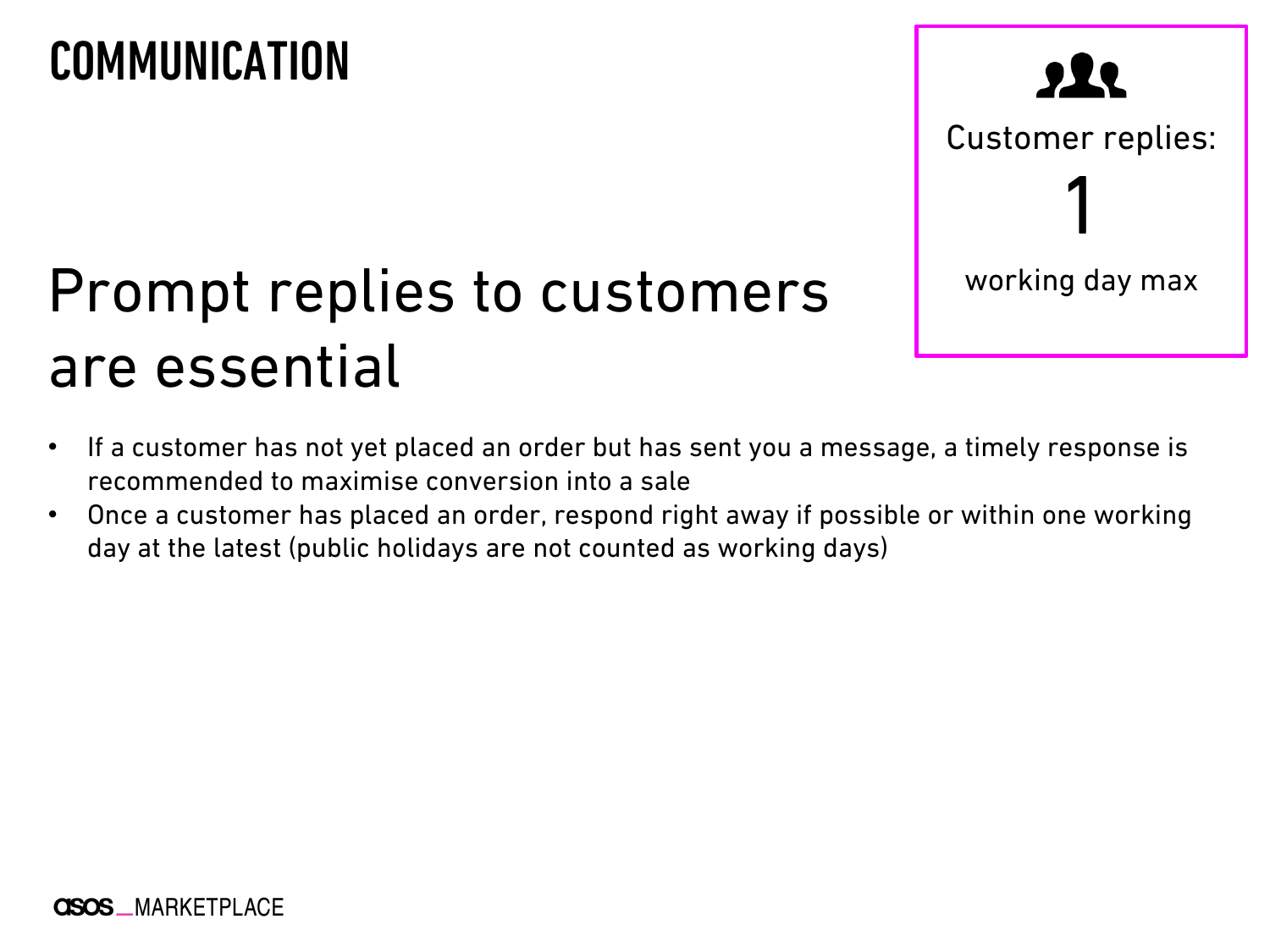#### RETURNS

# Processing returns for refund  $\parallel$  working days max or exchange

Returns & refunds: 2

- Refunds or exchanges must be processed within two working days following receipt of returned goods (public holidays are not counted as working days)
- Remember to include a shipping note with exchanges
- Depending on the nature of the return (unwanted, wrong item, not as described, faulty), you may need to refund original postage charges and additional return postage charges
- See the ASOS Marketplace returns FAQs for more information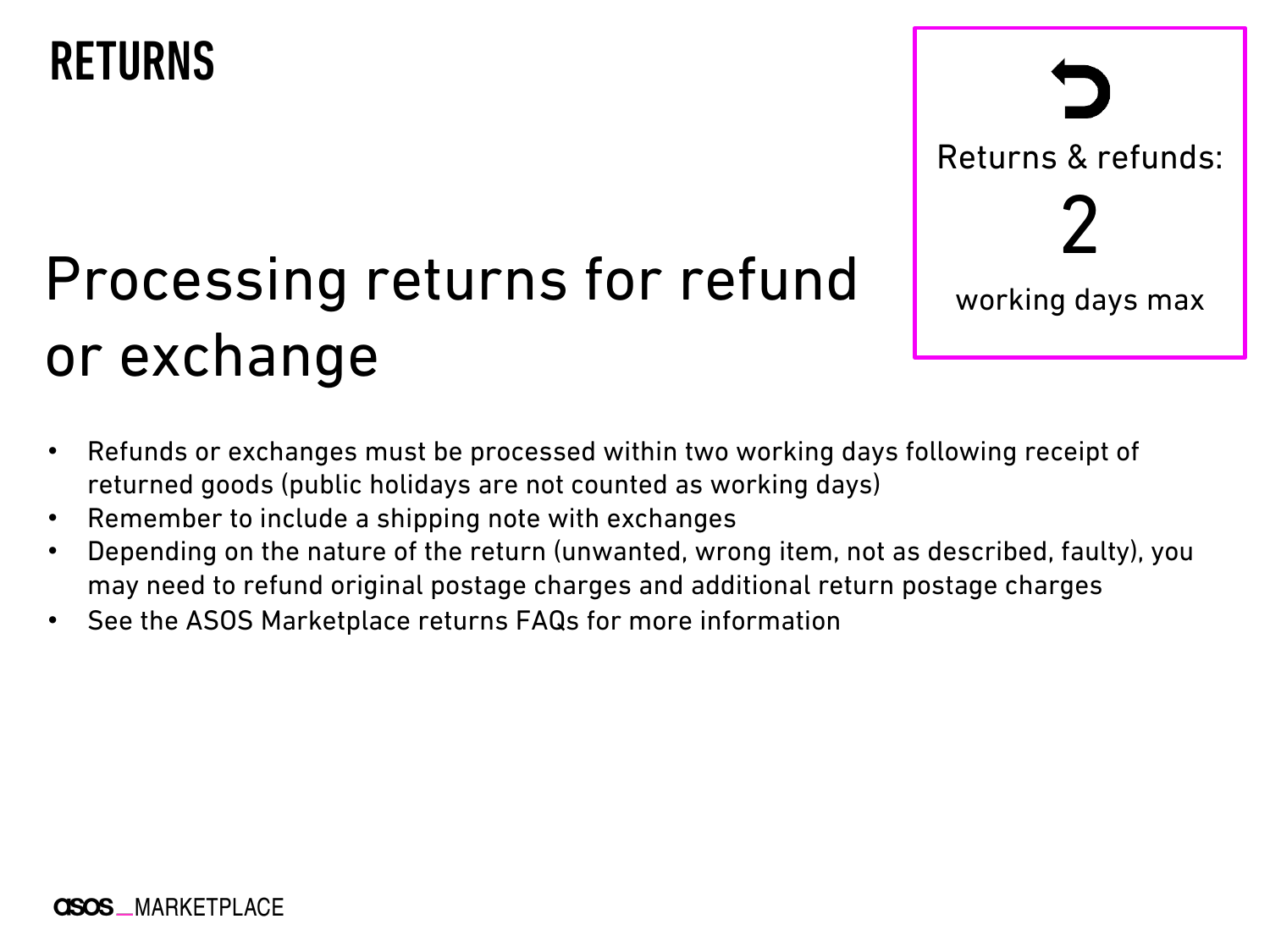#### REFUNDS



### Refunds: get it right

- Returns are part of doing business online. While you are not obliged to accept returns, it is usually better to accept a return
- This increases the chance of repeat custom and positive feedback rather than leaving a disgruntled customer who may open a PayPal dispute and/or leave negative feedback

What do I have to refund?

- Unwanted or unsuitable items
	- Full item cost (it is optional to also refund the shipping fee)
	- Full item cost and standard shipping fee if returned under the Consumer Contracts Regulations 2013 (it's optional to include the full shipping fee)
- Faulty items and items significantly different to description
	- Full item cost plus original shipping fee and return shipping fee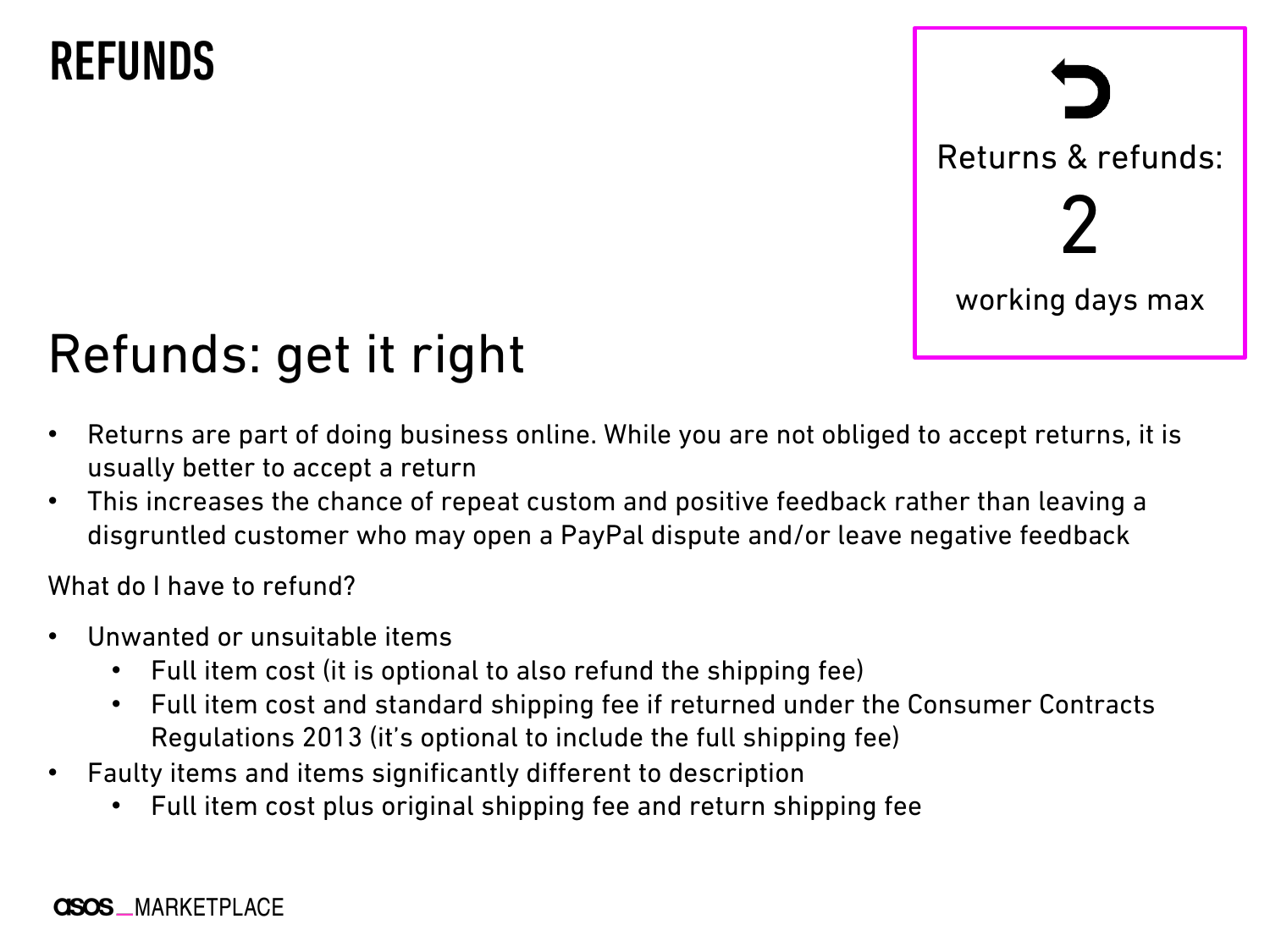#### FEEDBACK

### Boutiques must maintain a feedback rating of more than 90%



- Your feedback rating is calculated as the percentage of positive and neutral feedback
- All customers are asked to submit feedback
- It pays to resolve issues. Customers can only revise feedback to be better than their original feedback and comments can be revised up to 45 days after the order date. Customers are usually happy to revise feedback if circumstances have improved or been corrected
- ASOS Marketplace's feedback tool is for genuine customer feedback. ASOS Marketplace will not tolerate manipulation – this includes blackmail, bribery, dummy orders or any other means. False feedback will result in termination of your boutique
- If you want to raise a dispute with a piece of negative feedback, you must do this within one week of the feedback being left by emailing your account manager or sell@asos.com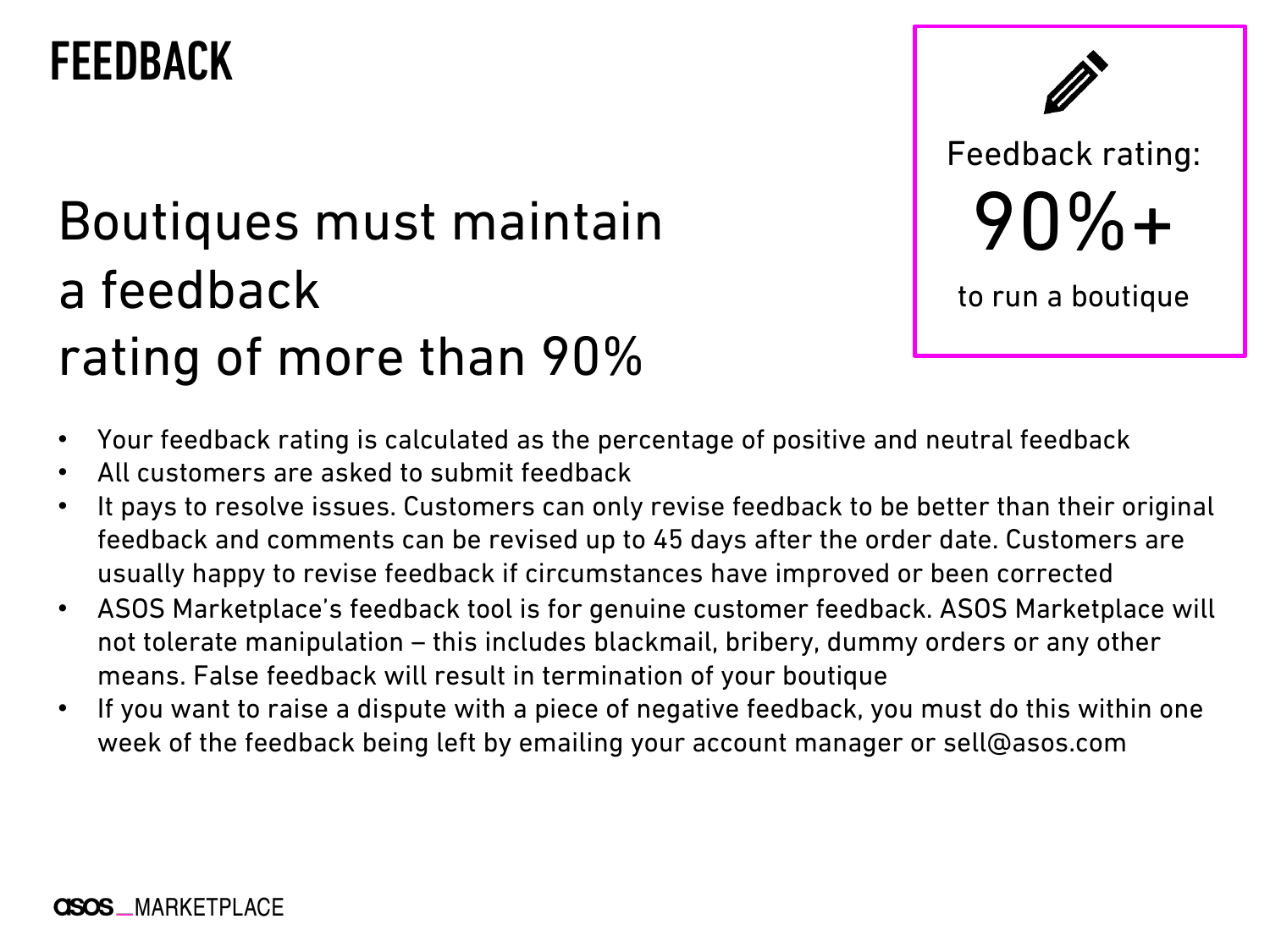#### ISSUE RESOLUTION



### Tips for providing great issue Tips for providing great issue resolution

- Be friendly: the reputation of your boutique is your most valuable asset. A friendly approach to issue resolution strengthens your customer experience
- Be positive: give your customer the benefit of the doubt. Most issues are usually the result of a simple miscommunication or mistaken assumption
- Can-do: stay focused on resolution. Don't put off an issue until tomorrow if it can be resolved today. A small sacrifice now will build customer trust, save you time and be beneficial to your business in the long-term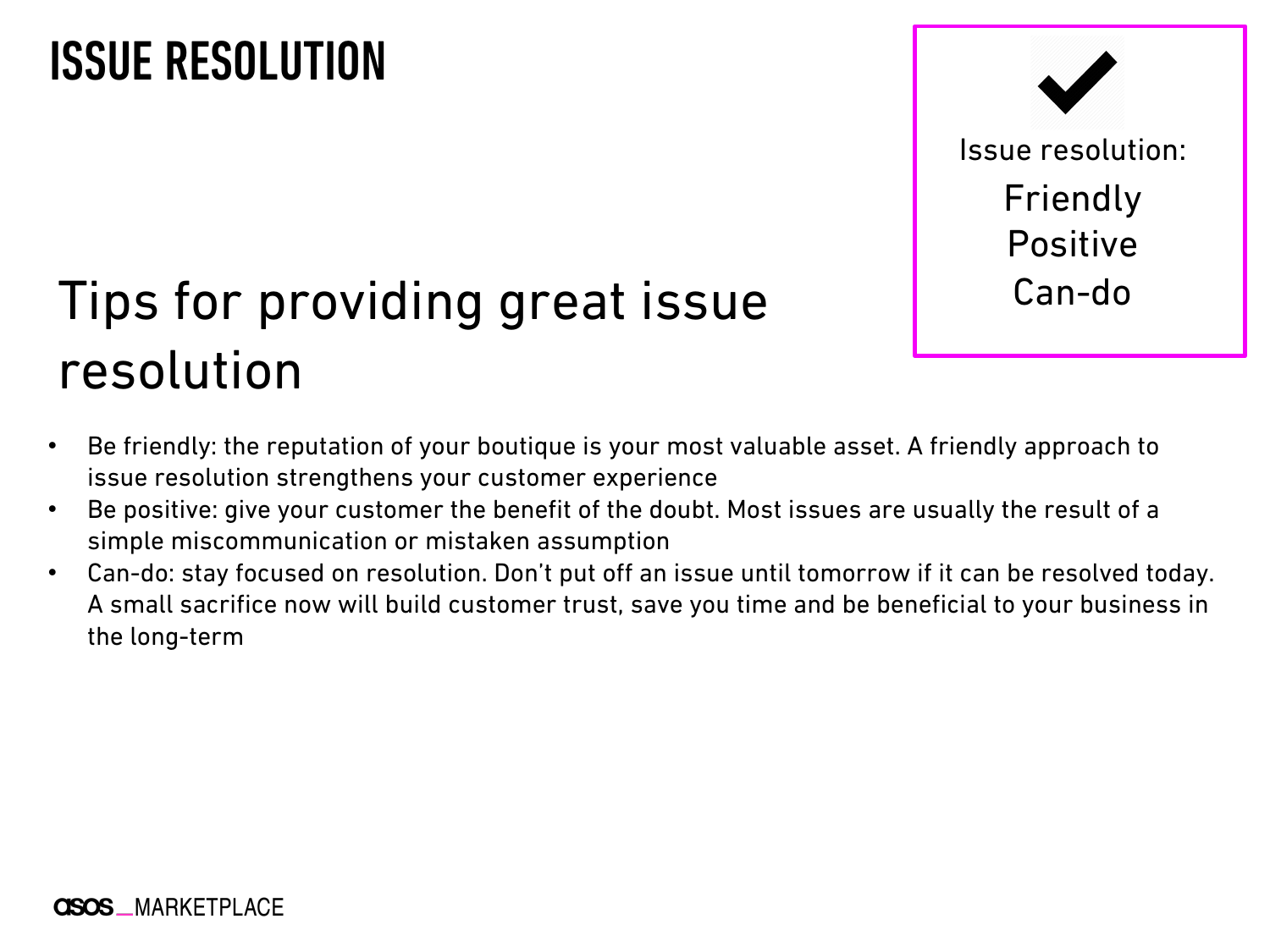### ITEMS YOU CANNOT LIST

#### ANIMAL WELFARE

- Endangered species: materials derived from vulnerable or endangered species
- Fur: real fur or pelts must not be used in products sold through any of ASOS' websites
- Angora and other rabbit hair
- Feathers and down: feathers and down must not be used in products, nor as a background photoshoot accessory
- Bone, shell, horn and teeth
- Pearl and mother of pearl
- Real silk (ensure faux silk is described as such)
- Animal imagery: sensitive to anim[als an](https://marketplace.asos.com/help/copyright-policy)d their environment
- Anything described as vegan
- Read our full animal welfare policy here

#### OFFENSIVE TEXT & IMAGERY

- Drugs: illegal drugs, drug lords, glamorising drugs in any form
- Guns, weapons and violence: in any form (unless fantasy/cartoon)
- Cigarettes and alcohol: content that promotes unhealthy behaviour
- Mental health: designs or slogans that trivialise mental health issues
- Body image: designs or slogans that promote body shaming
- Religion: defacing or making fun of religious leaders, festivals or leaders/gods/deities or religiou
- Race and culture: designs or slogans that could cause offense to people of different races or cult

#### COPYRIGHT INFRINGFMENTS

Please read our full copyright policy here

#### **CISOS** MARKETPLACE